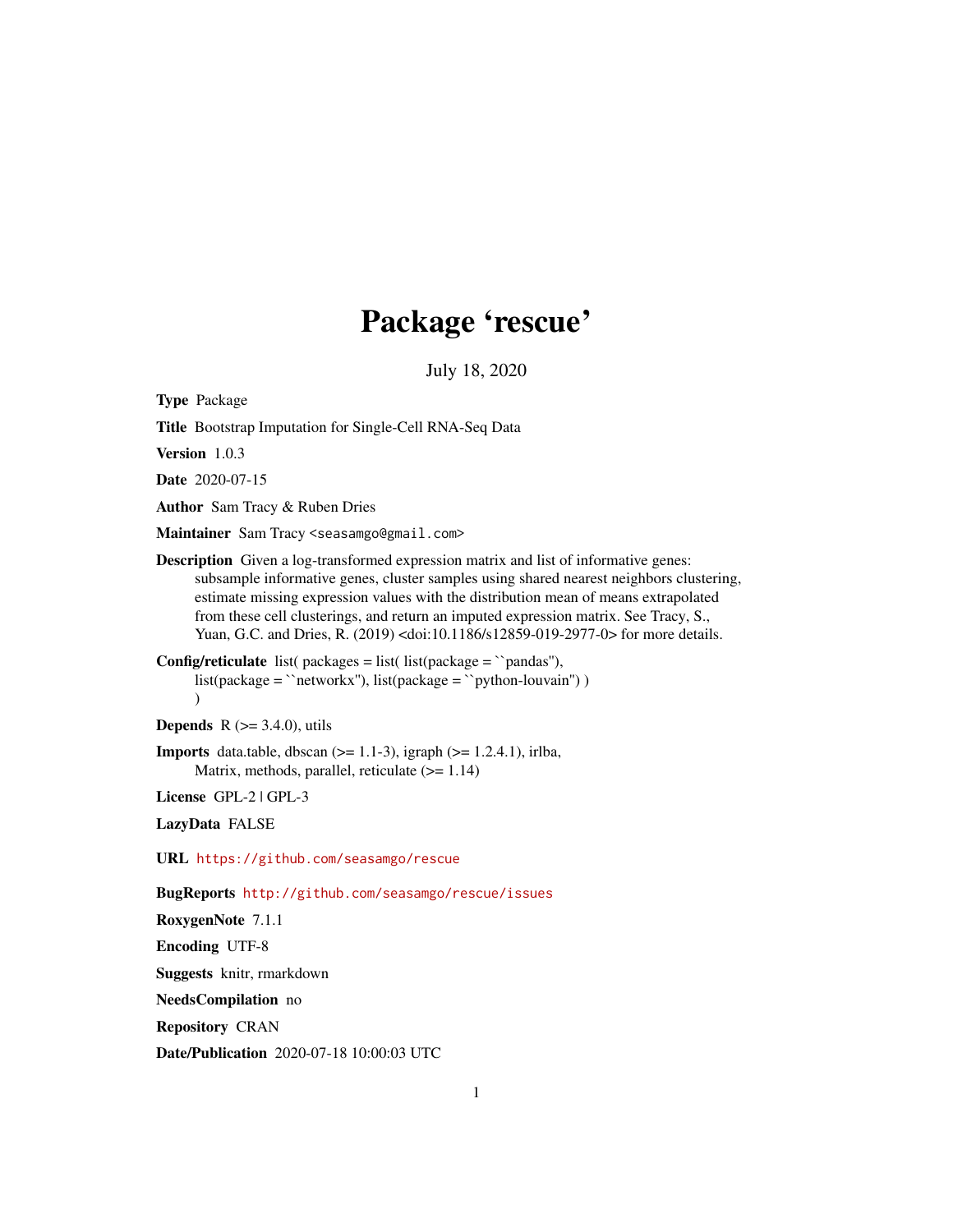### <span id="page-1-0"></span>R topics documented:

|       | $\overline{\mathbf{9}}$ |
|-------|-------------------------|
| Index |                         |

bootstrapImputation *Bootstrap Imputation*

#### Description

Subsample informative genes, cluster cells using SNN, estimate missing expression values with the distribution mean of means extrapolated from these cell clusterings

#### Usage

```
bootstrapImputation(
  expression_matrix,
  select_cells = NULL,
  select_genes = NULL,
  log_transformed = TRUE,
  log\_base = exp(1),
  proportion_genes = 0.6,
  bootstrap_samples = 100,
  number_pcs = 8,
  k_neighbors = 30,
  snn\_resolution = 0.9,
  impute_index = NULL,
  use_mclapply = FALSE,
  cores = 2,return_individual_results = FALSE,
  python_path = NULL,
  verbose = FALSE
\mathcal{L}
```
#### Arguments

| expression_matrix |                                                                                                      |
|-------------------|------------------------------------------------------------------------------------------------------|
|                   | Row by column log-normalized expression matrix                                                       |
| select_cells      | Subset cells if desired                                                                              |
| select_genes      | A vector of highly variable of differentially expressed gene names, defaults to<br>the most variable |
| log_transformed   |                                                                                                      |
|                   | Whether the expression matrix has been log-transformed                                               |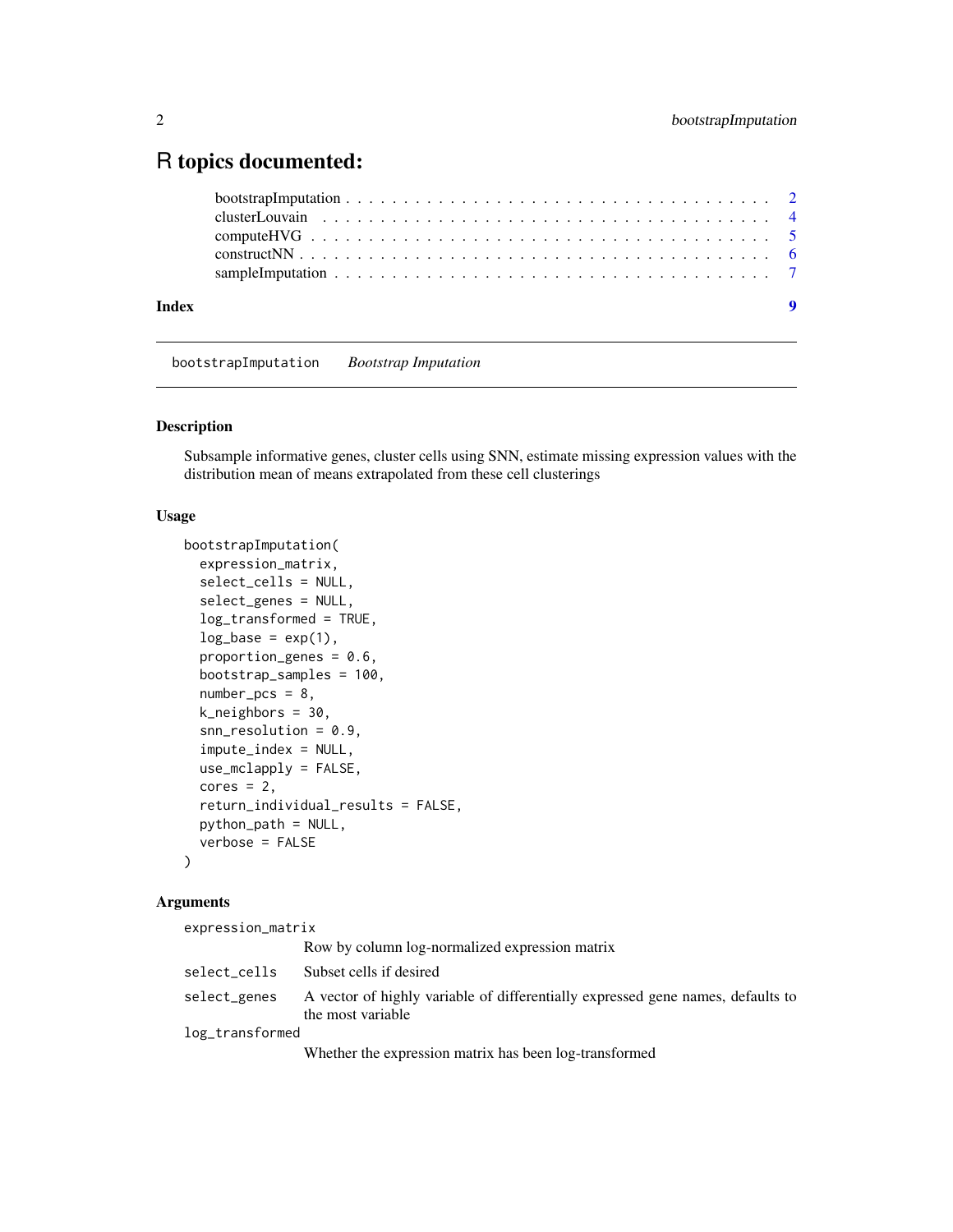| log_base                  | If log-transformed, log-base used                    |  |  |  |  |  |
|---------------------------|------------------------------------------------------|--|--|--|--|--|
| proportion_genes          |                                                      |  |  |  |  |  |
|                           | Proportion of informative genes to sample            |  |  |  |  |  |
| bootstrap_samples         |                                                      |  |  |  |  |  |
|                           | Number of samples for the bootstrap                  |  |  |  |  |  |
| number_pcs                | Number of dimensions to inform SNN clustering        |  |  |  |  |  |
| k_neighbors               | Number of k neighbors to use for NN network          |  |  |  |  |  |
| snn_resolution            | Resolution parameter for SNN                         |  |  |  |  |  |
| impute_index              | Index to impute, will default to all zeroes          |  |  |  |  |  |
| use_mclapply              | Run in parallel, default FALSE                       |  |  |  |  |  |
| cores                     | Number of cores for parallelization                  |  |  |  |  |  |
| return_individual_results |                                                      |  |  |  |  |  |
|                           | Return a list of subsampled means                    |  |  |  |  |  |
| python_path               | path to your python binary (default $=$ system path) |  |  |  |  |  |
| verbose                   | Print progress output to the console                 |  |  |  |  |  |

#### Value

Returns a list with the imputed and original expression matrices

#### Examples

```
set.seed(0)
requireNamespace("Matrix")
## generate (meaningless) counts
c1 <- stats::rpois(5e3, 1)
c2 <- stats::rpois(5e3, 2)
m \leq t(
  rbind(
    matrix(c1, nrow = 20),
    matrix(c2, nrow = 20))
)
## construct an expression matrix m
colnames(m) <- paste0('cell', 1:ncol(m))
rownames(m) <- paste0('gene', 1:nrow(m))
m <- log(m/colSums(m)*1e4 + 1)
m <- methods::as(m, 'dgCMatrix')
## impute
m_imputed <- rescue::bootstrapImputation(
  expression_matrix = m,
  proportion_genes = .9,
  bootstrap_samples = 2,
  k_neighbors = 10
```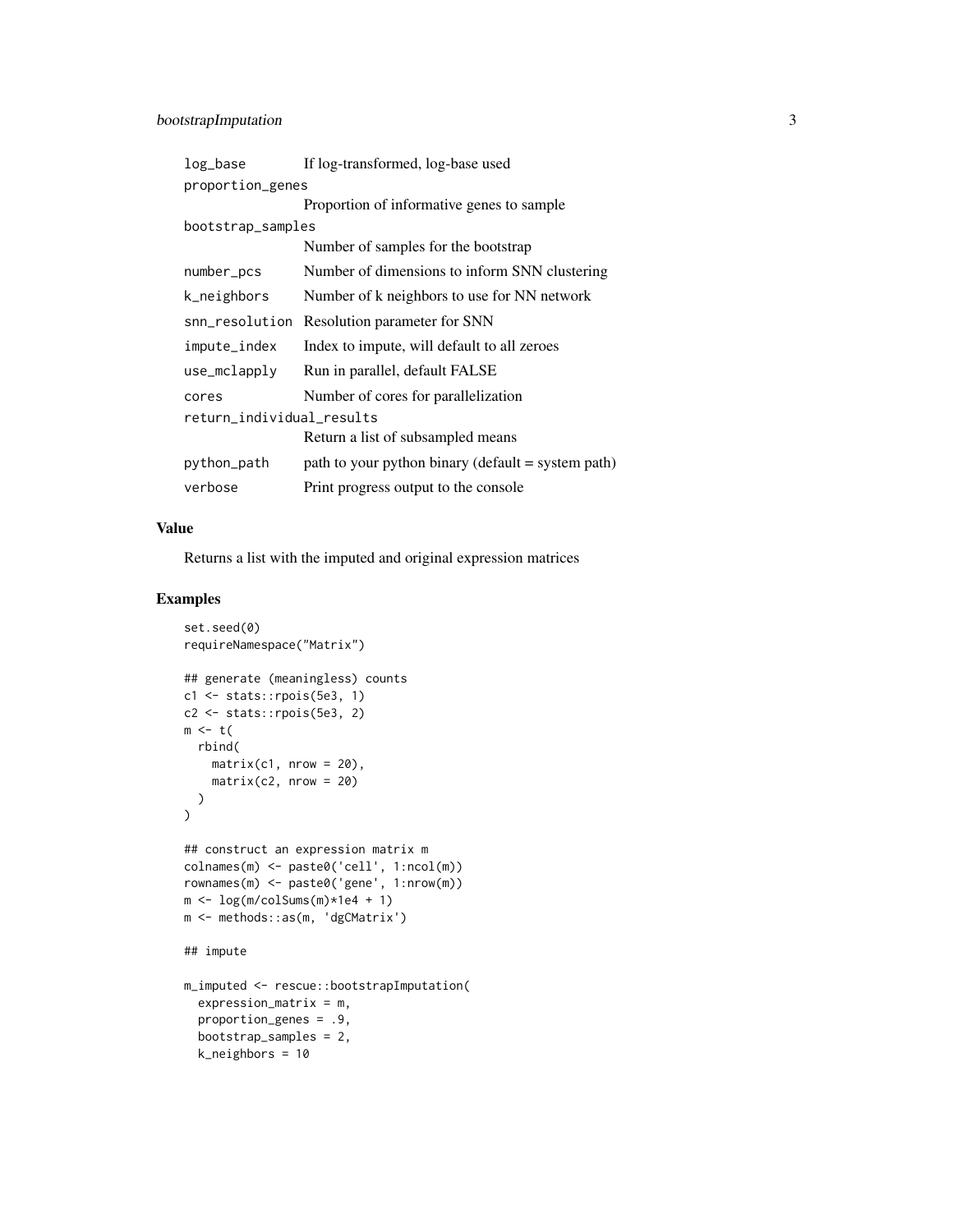#### clusterLouvain *Cluster Cells via Louvain Algorithm*

#### Description

Cluster cells using a NN-network and the Louvain algorithm from the community module in Python

#### Usage

```
clusterLouvain(
 nn_network,
 python_path = NULL,
  resolution = 1,
 weight_col = NULL,
  louv_random = F,
  set\_seed = T,
  seed_number = 0,
  ...
)
```
#### Arguments

| nn_network         | Constructed nearest neighbor network to use |
|--------------------|---------------------------------------------|
| python_path        | Specify specific path to python if required |
| resolution         | Resolution                                  |
| weight_col         | Weight column                               |
| $1$ ouv $_$ random | Random                                      |
| set_seed           | Set seed                                    |
| seed_number        | Number for seed                             |
|                    | Additional parameters                       |

#### Value

A character vector of cluster labels

<span id="page-3-0"></span>)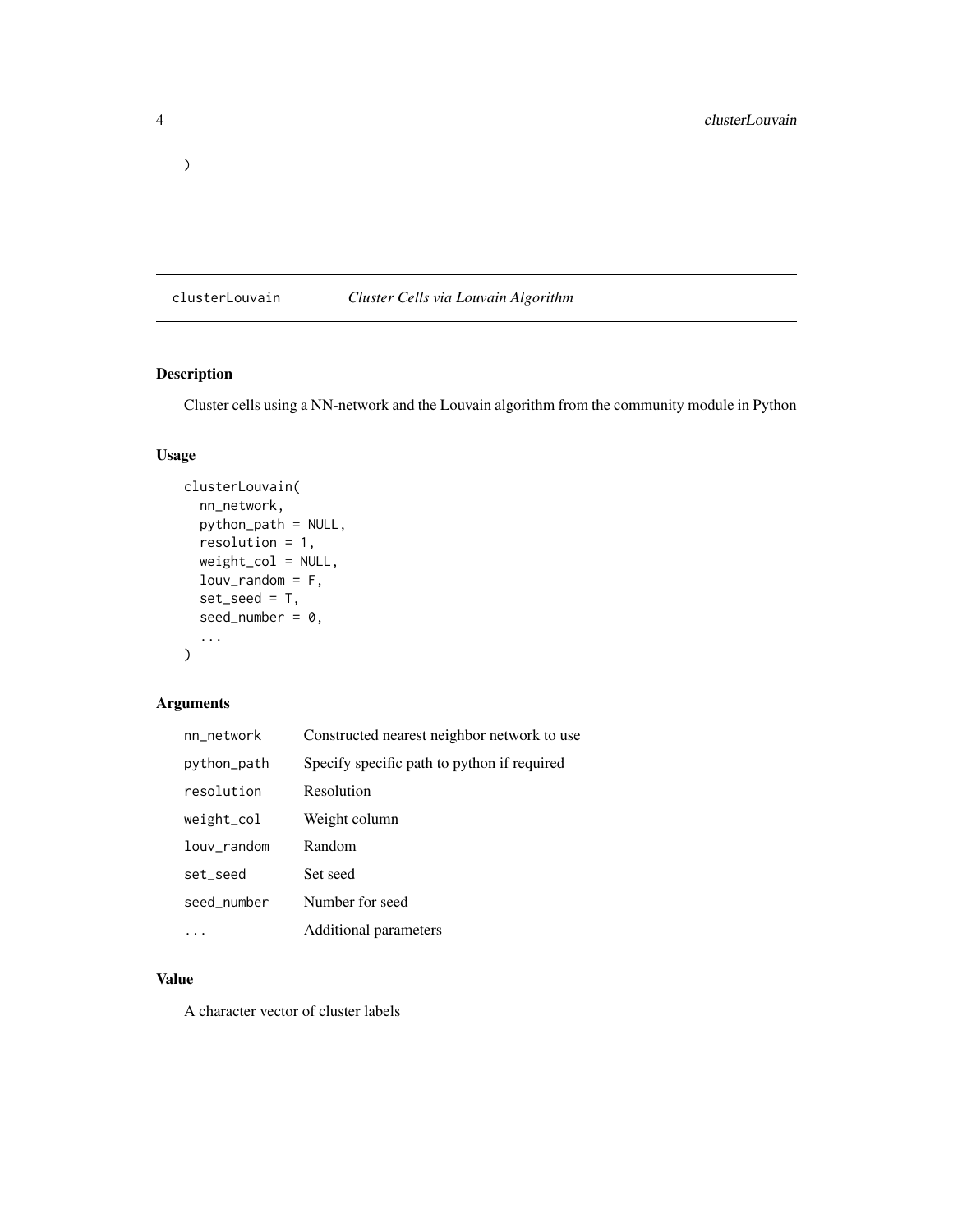<span id="page-4-0"></span>

#### Description

Compute Highly Variable Genes

#### Usage

```
computeHVG(
  expression_matrix,
  reverse_log_scale = T,
  log\_base = exp(1),
  expression_threshold = 0,
 nr_expression_groups = 20,
  zscore_threshold = 1.5
)
```
#### Arguments

```
expression_matrix
                 Expression matrix
reverse_log_scale
                 Reverse log-scale of expression values
log_base If reverse_log_scale is TRUE, which log base was used?
expression_threshold
                 Expression threshold to consider a gene detected
nr_expression_groups
                 Number of expression groups for cov_groups
zscore_threshold
                 Z-score to select hvg for cov_groups
```
#### Value

Character vector of highly variable genes

#### Examples

```
set.seed(0)
requireNamespace("Matrix")
## generate (meaningless) counts
c1 <- stats::rpois(5e3, 1)
c2 <- stats::rpois(5e3, 2)
m \leftarrow t(
  rbind(
    matrix(c1, nrow = 20),
```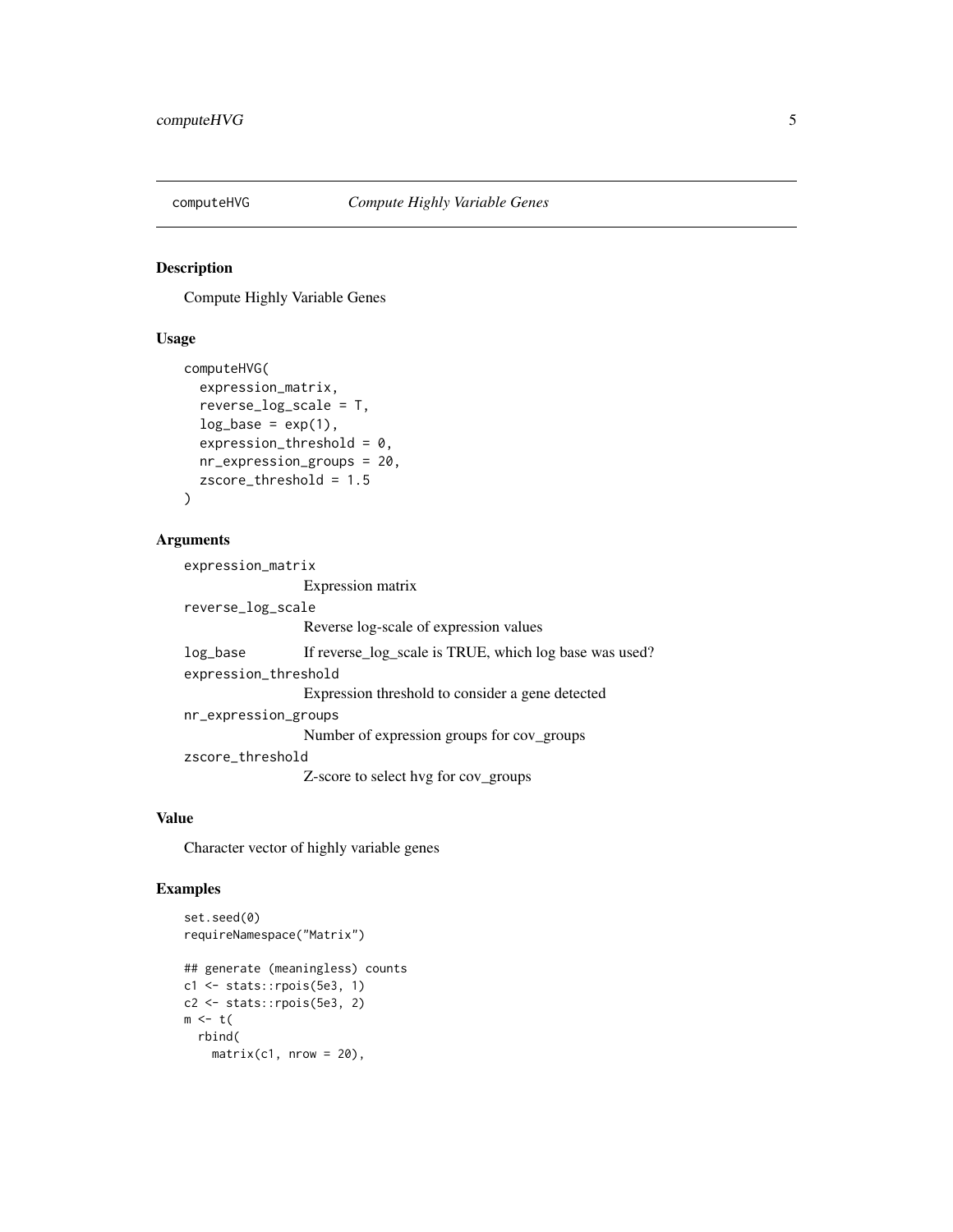```
matrix(c2, nrow = 20))
)
## construct an expression matrix m
colnames(m) <- paste0('cell', 1:ncol(m))
rownames(m) <- paste0('gene', 1:nrow(m))
m \leftarrow \log(m/\text{colSums}(m) \times 1e4 + 1)m <- methods::as(m, 'dgCMatrix')
## calculate HVGs
hvgs <- computeHVG(m)
```
constructNN *Nearest Network*

#### Description

Construct a nearest neighbour network based on previously computed PCs

#### Usage

```
constructNN(
  reduced_object,
  k_neighbors = 30,
  minimum_shared = 5,
  top\_shared = 3,
  verbose = F,
  ...
)
```
#### Arguments

|            | reduced_object PC reduction matrix       |
|------------|------------------------------------------|
|            | k_neighbors Number of k neighbors to use |
|            | minimum_shared Minimum shared neighbors  |
| top_shared | Keep at                                  |
| verbose    | Be verbose                               |
|            | Additional parameters                    |

#### Value

NN network as igraph object

<span id="page-5-0"></span>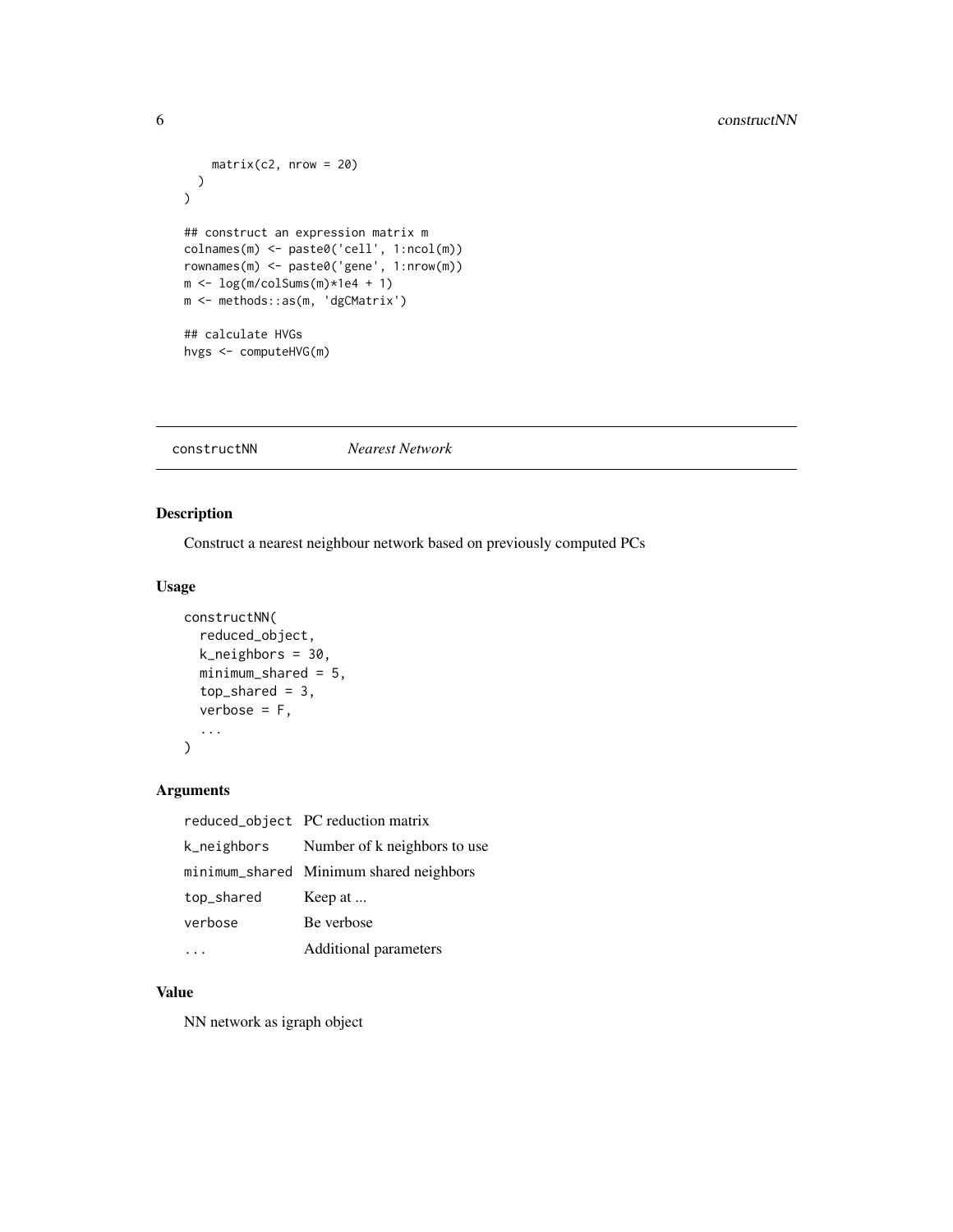#### <span id="page-6-0"></span>Description

Cluster cells using SNN and a list of given genes, estimate missing expression values for each cell-gene combination with the within-cluster non-zero expression mean

#### Usage

```
sampleImputation(
  expression_matrix,
  subset_genes = NULL,
  scale_data = TRUE,
  number_pcs = 8,
 k_neighbors = 30,
  snn_resolution = 0.9,
  impute_index = NULL,
  pseudo_zero = NULL,
 python_path = NULL,
  verbose = FALSE
)
```
#### Arguments

expression\_matrix

|              | Row by column log-normalized expression matrix            |
|--------------|-----------------------------------------------------------|
| subset_genes | A vector of informative gene names, defaults to all genes |
| scale_data   | Whether to standardize expression by gene, default TRUE   |
| number_pcs   | Number of dimensions to inform SNN clustering             |
| k_neighbors  | Number of k neighbors to use for NN network               |
|              | snn_resolution Resolution parameter for SNN               |
| impute_index | Index to impute, will default to all zeroes               |
| pseudo_zero  | Pseudo-zero expression value                              |
| python_path  | path to your python binary (default $=$ system path)      |
| verbose      | Print progress output to the console.                     |

#### Value

Returns a sparse matrix of class 'dgCMatrix'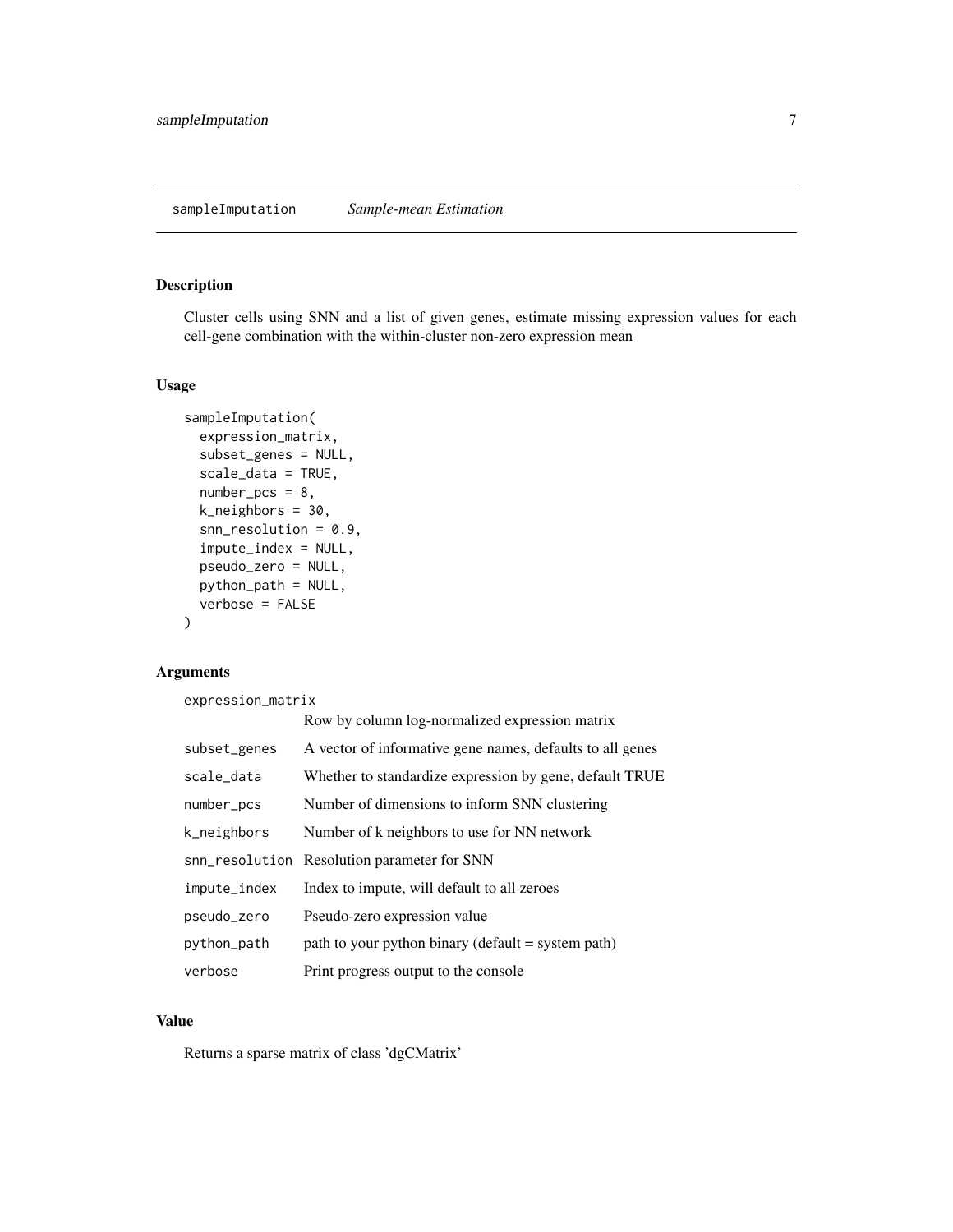#### Examples

```
set.seed(0)
requireNamespace("Matrix")
## generate (meaningless) counts
c1 <- stats::rpois(5e3, 1)
c2 <- stats::rpois(5e3, 2)
m \leftarrow t(
 rbind(
    matrix(c1, nrow = 20),
    matrix(c2, nrow = 20)
  )
)
## construct an expression matrix m
colnames(m) <- paste0('cell', 1:ncol(m))
rownames(m) <- paste0('gene', 1:nrow(m))
m \leftarrow \log(m/\text{colSums}(m) \times 1e4 + 1)m <- methods::as(m, 'dgCMatrix')
## impute
m_imputed <- rescue::sampleImputation(
  expression_matrix = m,
  k_neighbors = 10
\mathcal{L}
```